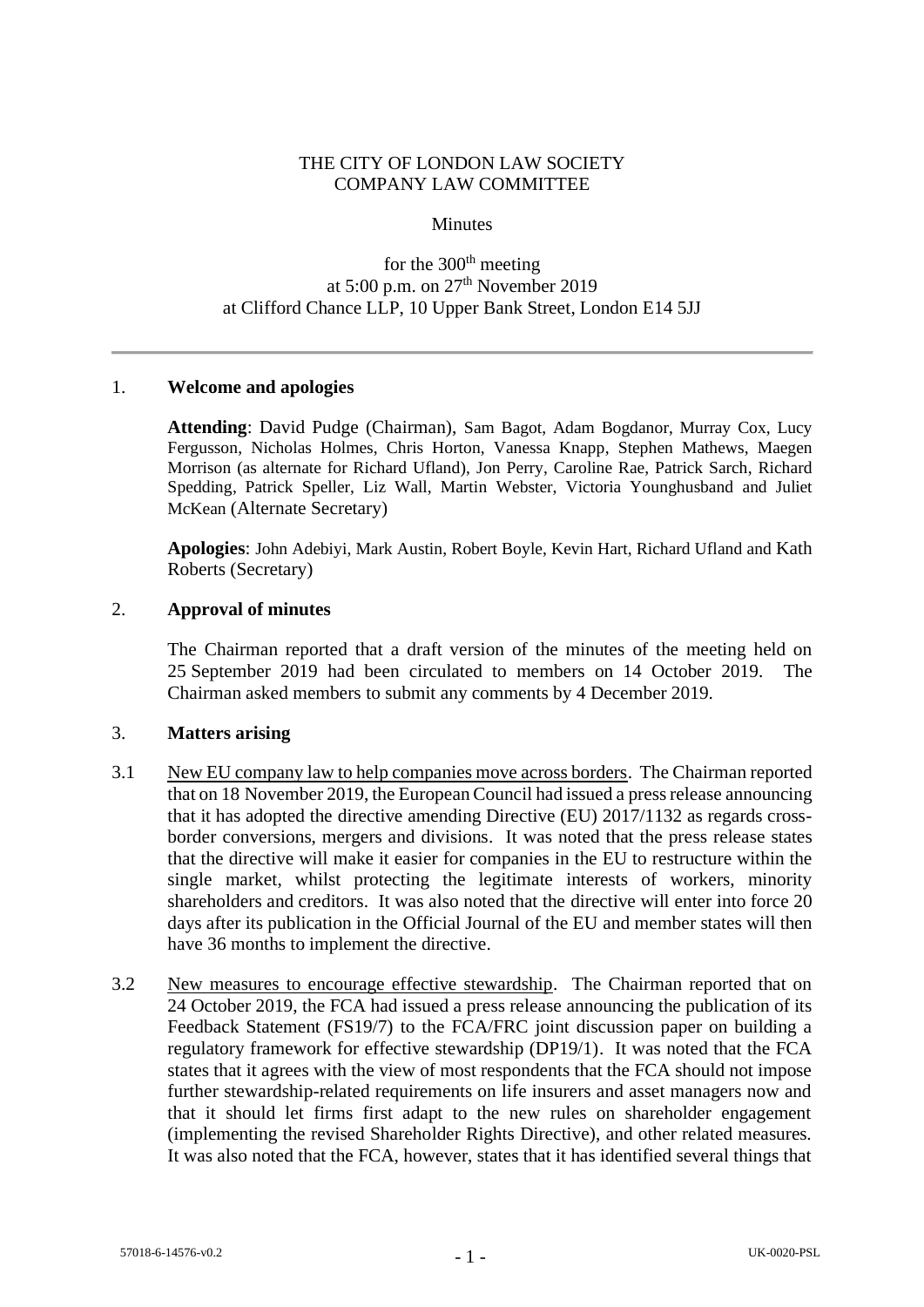it should do, working with industry, the FRC, Government and other regulators, to help address some remaining barriers to effective stewardship.

- 3.3 Register of Overseas Entities Bill. The Chairman noted that BEIS has organised a meeting with members of the Committee, the CLLS Land Law Committee, the Law Society Company Law Committee and the Law Society Conveyancing and Land Law Committee to discuss the Register of Overseas Entities Bill on 3 December 2019. The Chairman noted that Edward Craft, Juliet McKean and Lucy Reeve will be attending on behalf of the Committee and the Law Society Company Law Committee. However, since the Committee meeting took place, BEIS has cancelled the meeting due to restrictions on its activities during the election period and is re-arranging the meeting for the new year.
- 3.4 PSC register tricky issues' list. The Chairman reported that on 8 November 2019, the joint Law Society Company Law Committee and Committee Q&A on the PSC register was published. Liz Wall noted that the O&A has been considered by BEIS, which has advised that it does not disagree with any of the statements made in the Q&A.

Separately, it was noted that BEIS published the post-implementation review of the PSC register. It was noted that the review report concludes that the PSC register is meeting its objectives and that the costs to business have been proportionate and in line with the original estimates. It was also noted that the PSC regulations will remain in their current form and the next statutory post-implementation review will be carried out within the next five years.

3.5 Law Commission call for evidence on intermediated securities. The Chairman reported that on 8 November 2019, a joint response on behalf of the Committee, the CLLS Financial Law Committee and the CLLS Regulatory Law Committee was submitted to the Law Commission.

Lucy Fergusson, who had led the Committee's working group, reported that working group members were united in broadly wanting no change to the "no look through" principle as it provides a high level of certainty for issuers. It was noted that the response states that the working group does not think there is a significant problem in respect of investors' ability to exercise their voting rights that needs to be addressed by a process of fundamental law reform and that the focus should be on ensuring that information is passed through the intermediary chain in a timely manner to help facilitate the exercise of voting rights and other rights of ownership. It was noted that the response states that the working group would support a separate and appropriately detailed review of the headcount test in section 899 of the Companies Act 2006 (**CA 2006**), referring to cases where problems have arisen and highlighting approaches taken in other jurisdictions including Australia. It was noted that the Law Commission intends to publish a Statement of the Law in the second half of 2020. The Committee noted the Tesco case at item 5.7(b) and the Chairman highlighted how the judgment had been carefully crafted so as not to undermine the "no look through principle" generally and had instead focused on the ability to exercise the statutory rights.

3.6 ESMA consultation on draft guidelines on disclosure requirements under the Prospectus Regulation*.* The Chairman noted that a joint response of the Law Society Company Law Committee and the Committee was submitted to ESMA on 3 October 2019.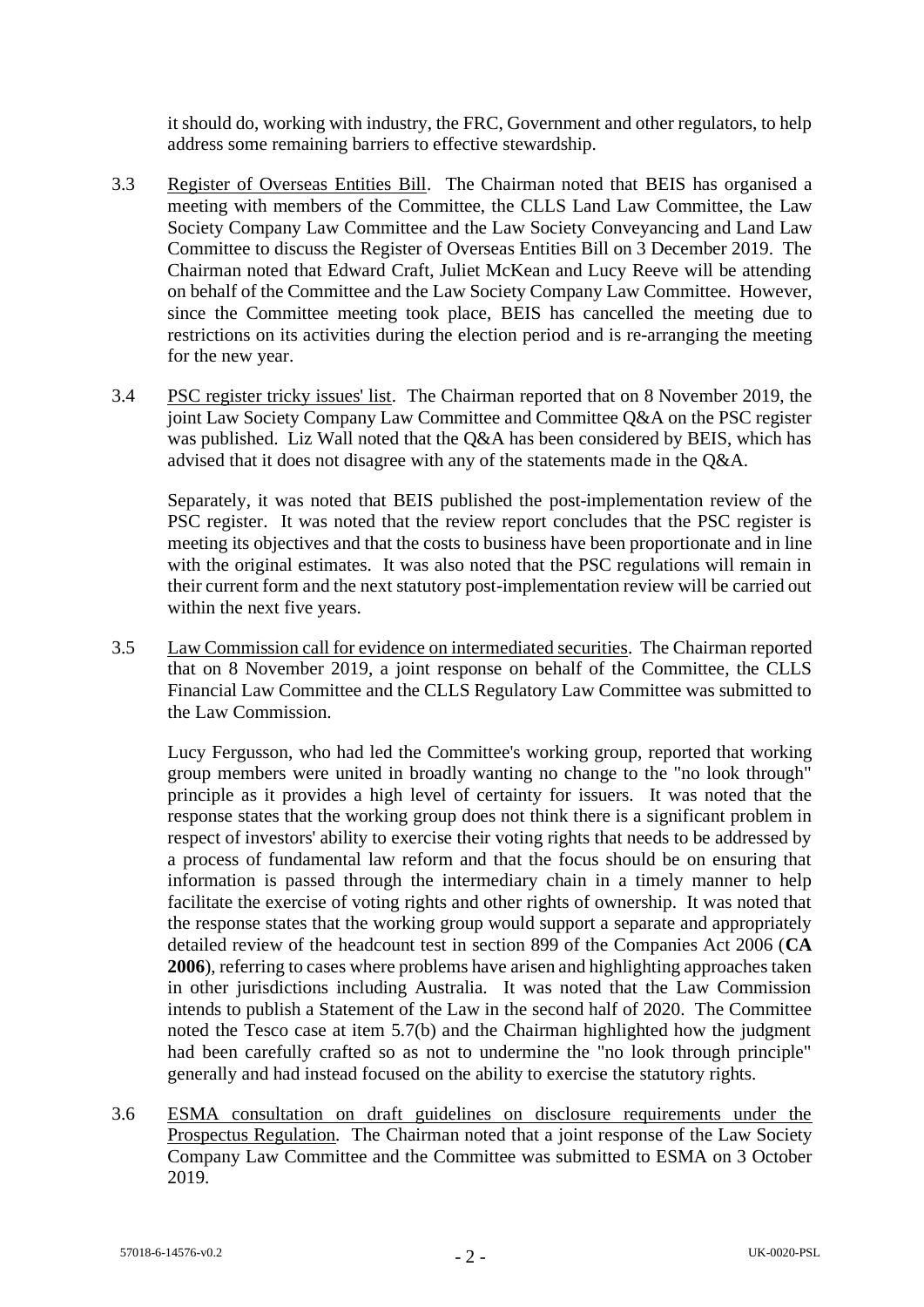3.7 Further letter to Companies House on electronic signatures*.* The Chairman noted that he had sent a further letter to Companies House on electronic signatures on 27 September 2019, following the publication of the Law Commission's report on electronic execution of documents, urging Companies House to reconsider its policy on electronic signatures. It was noted that Companies House has not yet responded and that the Chairman would follow up in a couple of months' time if that remained the case.

## 4. **Discussions**

- 4.1 Revised and strengthened UK Stewardship Code*.* The Chairman reported that on 24 October 2019, the FRC had issued a press release launching a revised UK Stewardship Code (**Code**) (to take effect on 1 January 2020) and publishing a feedback statement which sets out the findings of its consultation into revisions to the Code. It was noted that the structure of the Code has been significantly revised as compared to the version that had been consulted on and that it now comprises 12 'apply and explain' principles for asset owners and asset managers, with reporting expectations relevant to their role, and six 'apply and explain' principles for service providers with reporting expectations. It was noted that the Committee's response had supported the introduction of 'apply and explain' principles and separate principles for service providers. It was also noted that an organisation applying to become a signatory to the Code will now need to provide a single Stewardship Report that sets out how it has applied the principles in the preceding 12 months. It was noted that this must include reporting on the activities it has undertaken, and the outcomes achieved and for the organisation to be listed as a signatory on the FRC's website, the Stewardship Report will need to meet the reporting expectations of the FRC. It was noted that this change simplifies the reporting for signatories and encourages a greater focus on the activities and outcomes of stewardship. It was further noted that, in general terms, the changes made are in line with the Committee's response.
- 4.2 ESMA consults on MAR review. The Chairman reported that on 3 October 2019, ESMA had published a press release announcing the publication of a consultation paper on the provisions of MAR. It was noted that the consultation paper addresses a wide range of issues, including the definition, and delayed disclosure, of inside information in different cases, the approach to market soundings and the appropriateness of the trading prohibition and insider lists for persons discharging managerial responsibilities. It was noted that the consultation closes on 29 November 2019 and the MAR working group had prepared a near final response. It was also noted that ESMA intends to submit a final report to the European Commission by spring 2020. Since the Committee meeting took place, the Committee's response has been submitted to ESMA.

Nicholas Holmes updated the Committee on certain aspects of the draft response and the following was noted. In respect of the reporting obligations for buyback programmes, the draft response states that option 2 in the consultation is the preferred option. However, if EMSA were to proceed with option 3, the draft response suggests that a determination of the most liquid market should be made at the outset of the buyback programme rather than having to be continually assessed. In respect of the definition and delay of inside information, the working group felt that no changes should be made, notwithstanding that some of the concepts were complex to apply in practice, given issuers and practitioners have become accustomed to dealing with the relevant concepts and the current regime has only been in effect for a relatively short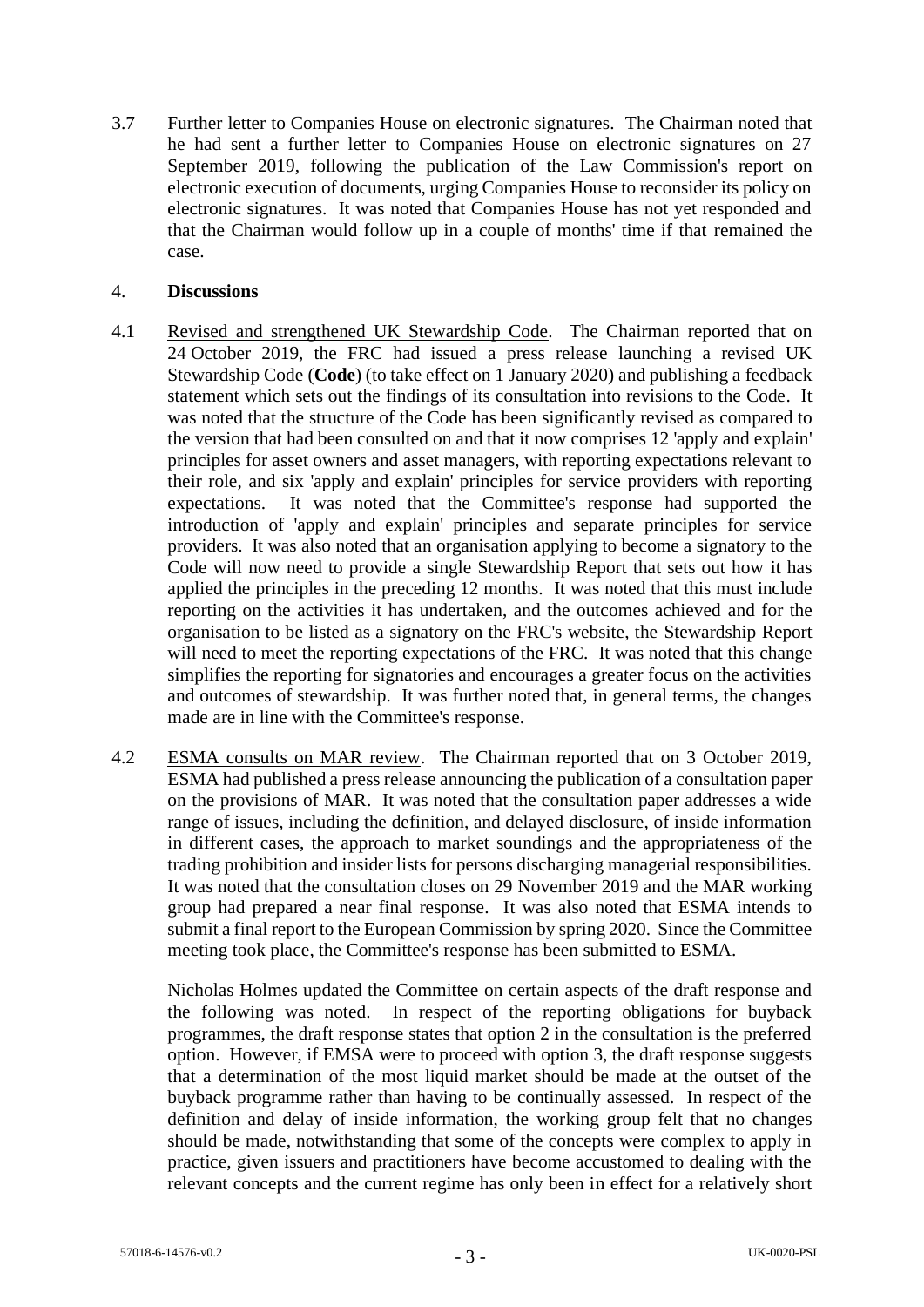period of time. The draft response is not supportive of the proposal to notify NCAs where relevant information loses its inside nature following a decision to delay disclosure due to concerns around practicalities and additional burdens. In respect of market soundings, the draft response notes that the language in the Regulation (particularly the recitals) supports the prevailing view in the UK that the regime provides a safe harbour and is not a mandatory regime and goes on to state that, in the working group's view, the market soundings regime should remain a voluntary safe harbour rather than be a mandatory regime. The draft response also states that it is not supportive of the proposal that recording should be mandatory for all market soundings.

The Committee discussed the draft responses to the questions on permanent insider lists and the £5,000 minimum reporting threshold for PDMR dealings in order to finalise the response.

- 4.3 BEIS Committee calls for measures to help avoid next corporate collapse*.* The Chairman reported that on 4 November 2019, the Business, Energy and Industrial Strategy Committee (**BEIS Committee**) had issued a press release stating that it has sent a letter to Andrea Leadsom, the Secretary of State for BEIS, with a series of recommendations on corporate governance, pensions, executive pay and bonuses, bonus clawback provisions, ethnicity pay reporting, use of goodwill and its impairment and audit reform (including the separation of audit and non-audit services) following its recent public evidence sessions examining the collapse of Thomas Cook. It was noted that in the letter, the BEIS Committee expresses disappointment that the Government did not press ahead with necessary audit reforms and legislation to replace the FRC with the Audit, Reporting and Governance Authority and recommends that a new Government pushes ahead with the required legislation in the first Queen's Speech of the new Parliament.
- 4.4 FCA Liaison Group meeting. The Chairman provided feedback from the FCA Liaison Group meeting that was held on 12 November 2019.
- 4.5 Plc constitutions*.* The Committee discussed Simon Griffiths' memorandum on plc constitutions.
- 4.6 Brexit*.* The Chairman reported that the items set out in the Brexit Annex appended to the meeting agenda have been published.

## 5. **Recent developments**

#### 5.1 **Corporate governance**

(a) Hampton-Alexander Review's 2019 report. The Chairman reported that on 13 November 2019, the Hampton-Alexander Review had published its annual report on improving gender balance in FTSE leadership and a related press release. It was noted that the press release states that this has been the strongest year of progress since targets were first set in 2011 and that: (i) the FTSE 100 are on track to reach the 33% target for women on boards ahead of the 2020 deadline; and (ii) the FTSE 250 made strong gains during the year and with sustained effort will also meet the 2020 deadline. However, it was noted that the press release states that a step-change is needed for senior leadership roles below board level and that 50% of all of those appointments next year need to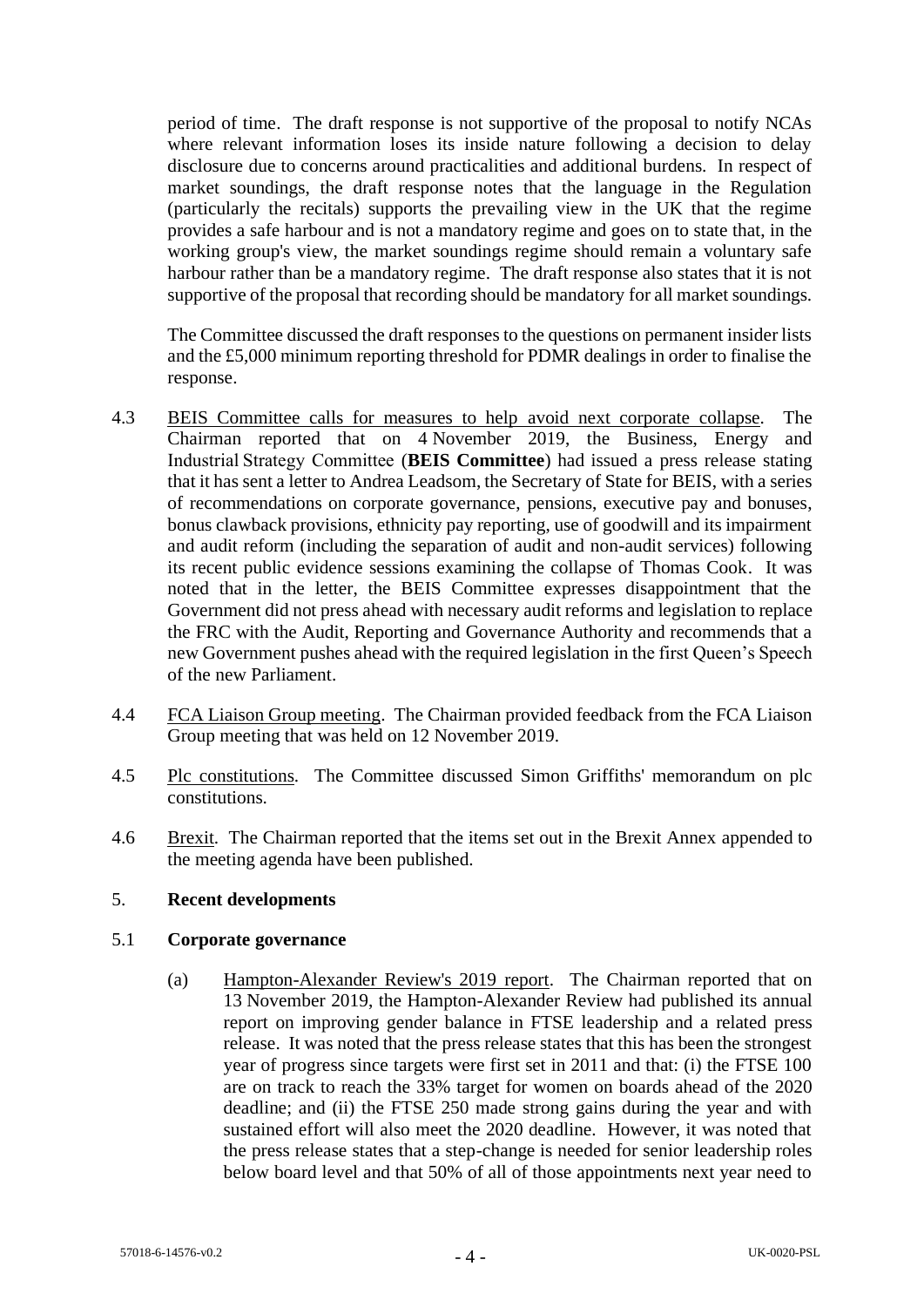go to women to achieve the 2020 target. It was also noted that the FTSE 350 has two All-Male boards (down from 5 in 2018) and 44 All-Male Executive Committees (down from 50 in 2018).

- (b) Proxy voting guidelines updates. The Chairman reported that on 11 November 2019, the Institutional Shareholder Services (**ISS**) had issued a press release announcing that it has published updates to its proxy voting guidelines for 2020 (along with an executive summary) that will apply to shareholder meetings held on or after 1 February 2020. The Chairman also reported that on 4 November 2019, Glass Lewis had issued a press release announcing that it has published its 2020 proxy paper guidelines for the UK. It was noted that the changes to the ISS and Glass Lewis proxy voting guidelines were heading in a consistent direction, focussing on percentages of independent directors on boards; gender diversity on boards; and on the issue of executive pensions and remuneration (including remuneration committee discretion). The Committee also noted that it is now becoming more commonplace to disclose details on other wider activities of board members (e.g. positions on charities) as well as other board positions held.
- (c) IA Principles of Remuneration*.* The Chairman reported that on 1 November 2019, the Investment Association (**IA**) had published revised Principles of Remuneration and an open letter to Remuneration Committee Chairs. It was noted that the open letter outlines the key changes to the principles and highlights the key areas of focus for IA members for the 2020 AGM season. It was also noted that it states that IA members believe that a high level of executive remuneration is a reputational risk to companies, individual directors and their shareholders and that Remuneration Committees should consider the wider employee pay context and fairness of executive pay when setting pay levels. It was noted that the principles have been updated to reflect current best practice and evolving views of IA members, including the impact of remuneration on wider stakeholders, the consultation process, approach to leavers, long term incentives, alignment of performance conditions with the company strategy and pensions.
- (d) ICGN consultation on revisions to the ICGN Global Stewardship Principles*.*  The Chairman noted that on 11 October 2019, the International Corporate Governance Network (**ICGN**) had published a consultation on proposed revisions to its Global Stewardship Principles. It was noted that the review is intended to identify possible changes or improvements to keep the principles relevant for ICGN members and other users, and that the consultation closed on 22 November 2019.
- (e) IA guidance on executive director pension provision*.* The Chairman reported that on 27 September 2019, the IA had published a press release and new guidelines on executive director pensions ahead of the 2020 AGM season. It was noted that this follows changes to the UK Corporate Governance Code and the IA's Principles of Remuneration to align executive pension contributions with the workforce. It was noted that any company with an existing director who is paid more than 25% of salary as a pension contribution will be given an 'amber top' provided it has set out a credible action plan to bring that contribution in line with the majority of its workforce by the end of 2022. It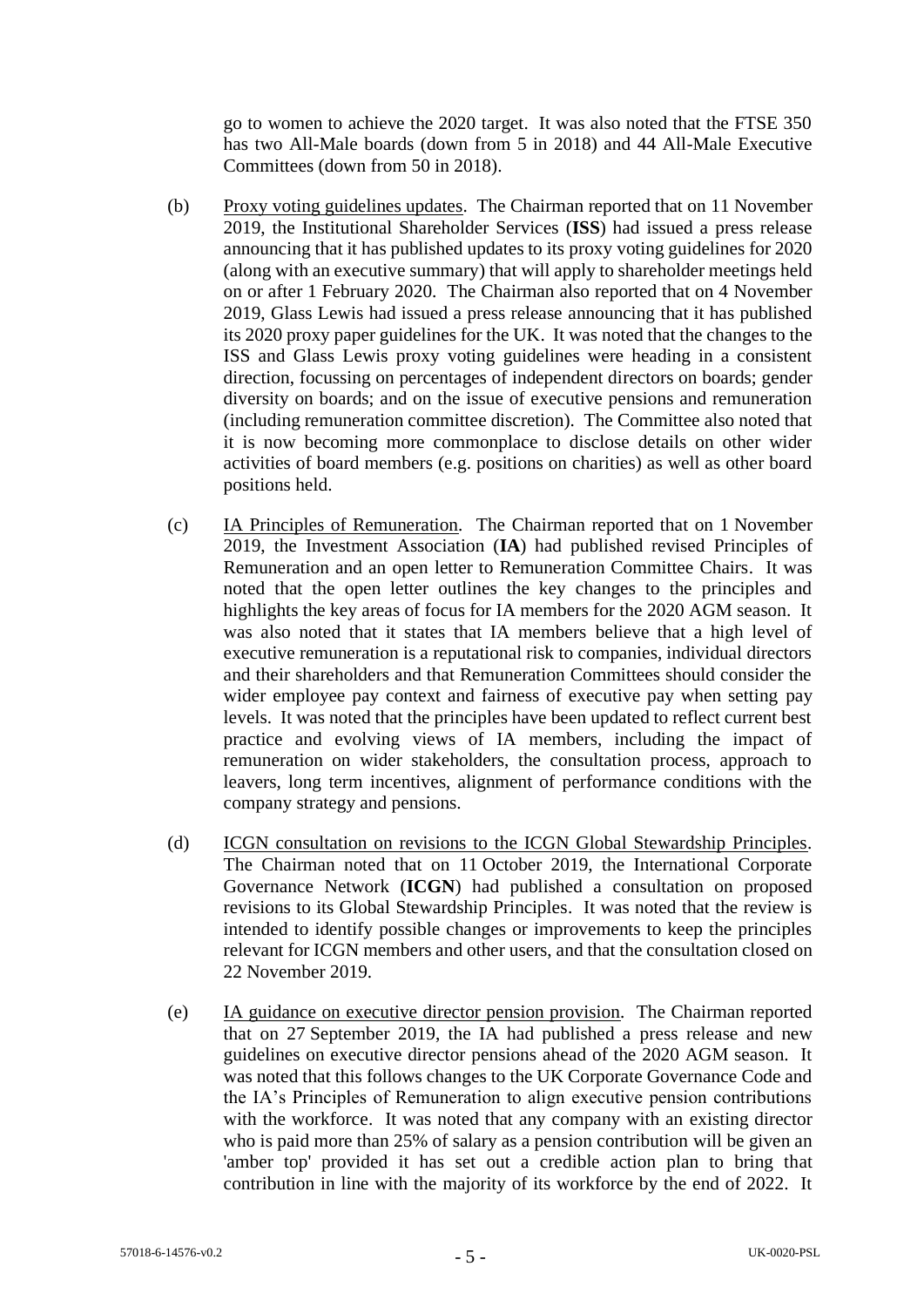was also noted that any company with an existing director who is paid more than 25% of salary as a pension contribution that does not have such an action plan will be given a 'red top'. It was further noted that any company which appoints a new executive director, or where a director changes role, with a pension contribution out of line with the majority of its workforce will be given a 'red top'.

# 5.2 **Reporting and disclosure**

- (a) FRC annual open letter and annual review*.* The Chairman reported that on 30 October 2019, the FRC had issued a press release announcing that it has published its Annual Review of Corporate Reporting 2018/2019 and its annual open letter to Audit Committee Chairs and Finance Directors. It was noted that the open letter draws on findings in the annual review and calls for improvements to corporate reporting.
- (b) Financial Reporting Lab report on climate-related corporate reporting*.* The Chairman reported that on 22 October 2019, the FRC's Financial Reporting Lab had issued a press release announcing the publication of a report on climaterelated corporate reporting. It was noted that the report claims that companies are falling short of investors' expectations for clearer reporting on climaterelated issues, highlighting the gap between current reporting and investor expectations and calling on companies to bridge this gap. The report provides practical guidance about where companies can improve their reporting and also outlines what investors want to understand, questions companies should ask themselves, recommended disclosures and a range of examples of the developing practice of climate-related reporting.
- (c) FRC future of corporate reporting survey*.* The Chairman noted that on 17 October 2019, the FRC had issued a press release launching a survey that seeks stakeholders' views to help shape and improve information for all users of corporate reports as part of the FRC's project to examine the future of corporate reporting. It was also noted that respondents' views on the question 'what information do users [of corporate reports] need?' will inform the FRC's project which seeks to make recommendations for improvements to current regulation and practice and develop 'blue sky' thinking. It was further noted that the survey closed on 22 November 2019 and a summary of the results will be published alongside the 'Future of Corporate Reporting' thought leadership paper in 2020.
- (d) Financing Reporting Lab report on disclosures on the sources and uses of cash*.*  The Chairman noted that on 25 September 2019, the FRC's Financial Reporting Lab had published a report on disclosures on the sources and uses of cash. It was noted that the report considers how companies can answer investors' questions about how a company generates cash and how it intends to use that cash. It was also noted that it provides practical guidance on how companies can give more information and context around their cash disclosures, beyond those in the cash flow statement, including business model disclosures and capital allocation frameworks.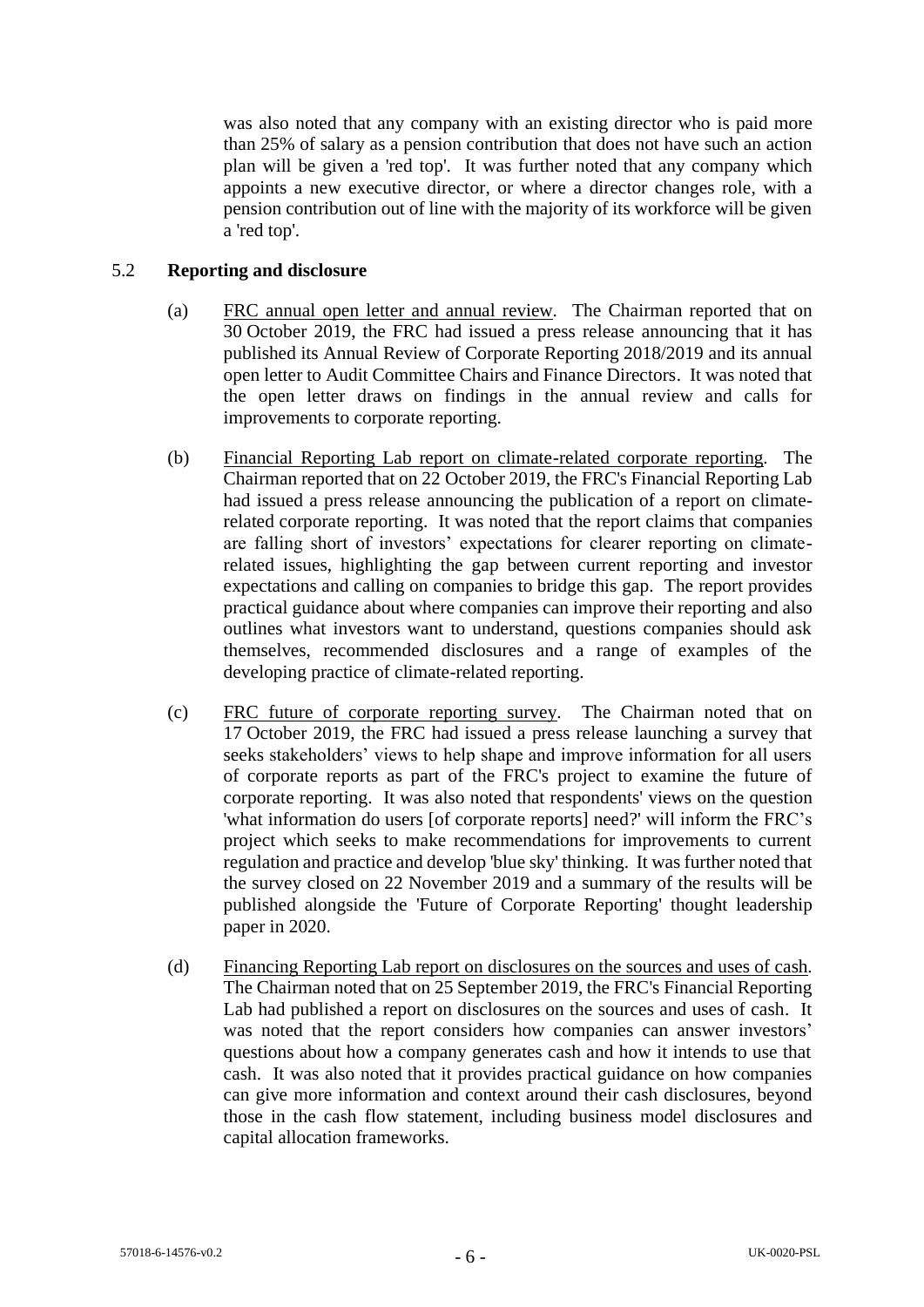# 5.3 **Equity capital markets**

- (a) EU Regulation amending MAR and the Prospectus Regulation. The Chairman noted that on 8 November 2019, the European Council had issued a press release announcing that it has adopted a regulation that amends MAR and the Prospectus Regulation (as well as MiFID II) as regards the promotion of the use of SME growth markets. It was noted that the press release states that the adopted text will be signed in the week commencing 25 November 2019 and then published in the Official Journal of the European Union.
- (b) Amendments to the AIM Rulebooks. The Chairman noted that on 29 October 2019, the London Stock Exchange (**LSE**) had published AIM Notice 57, which updates AIM Notice 55 in relation to proposed changes to the AIM Rules for Companies and AIM Rules for Nominated Advisers that will apply in the event of a no deal Brexit on 31 January 2020. It was noted that the notice also states that the LSE is making some clarificatory updates (which took effect on 1 November 2019) to the nominated adviser eligibility provisions in the AIM Rules for Nominated Advisers to reflect how the LSE applies the rules in respect of a nominated adviser's staffing and working arrangements for qualified executives.
- (c) FCA feedback statement on climate change and green finance. The Chairman noted that on 16 October 2019, the FCA had issued a press release announcing the publication of a Feedback Statement (FS19/6) summarising the responses it received to its Discussion Paper (DP18/8) on climate change and green finance published in October 2018, setting out its actions and signalling the steps it intends to take over the next few months in order to meet its strategic objectives on climate change and green finance.
- (d) FCA Primary Market Bulletin No. 24. The Chairman reported that on 3 October 2019, the FCA had published Primary Market Bulletin No. 24, which includes an update on Brexit, a brief overview of the FCA's proposals in relation to the European single electronic format requirements, an outline of the FCA's thematic review into understanding the money laundering risks in the capital markets, information on the most recent updates on the Prospectus Regulation and the latest changes made, or proposed to be made, to the FCA's Knowledge Base. It was noted that on 14 November 2019, a joint response of the Law Society Company Law Committee and the Committee to the consultation on the proposed amendments to the FCA's Technical Notes had been submitted to the FCA.

# 5.4 **Accounting**

(a) FRC issues revised going concern standard*.* The Chairman reported that on 30 September 2019, the FRC issued a press release announcing that it has issued a revised going concern standard (ISA (UK) 570 Going Concern). It was noted that the revised standard has been issued in response to recent enforcement cases and a number of corporate failures, such as Carillion, BHS and Thomas Cook, where the auditor's report had failed to highlight concerns about the prospects of entities which collapsed shortly after. It was noted that the revised standard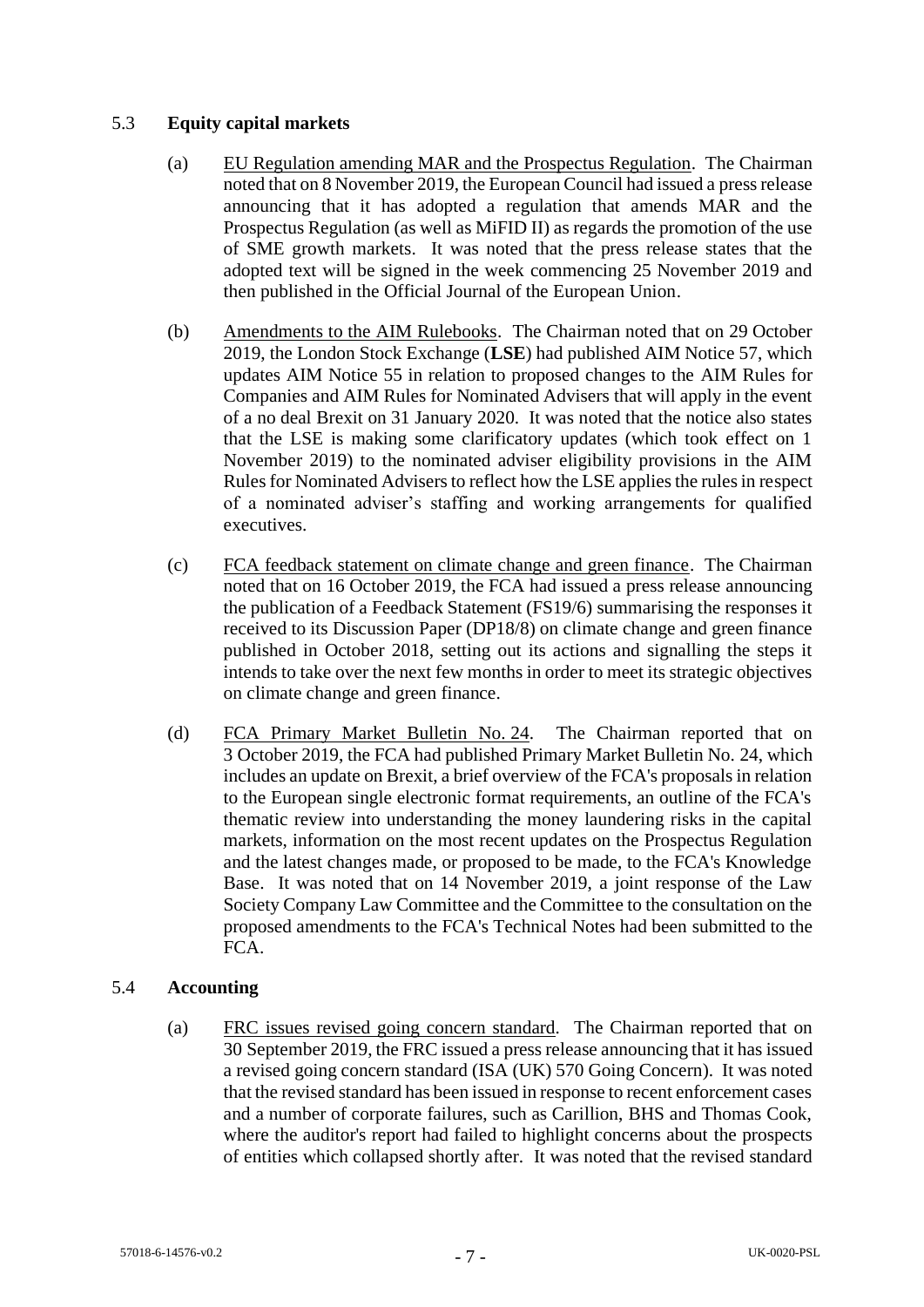is effective for audits of financial statements for periods commencing on or after 15 December 2019, but early adoption is permitted.

## 5.5 **Takeovers**

(a) Cold-shouldering of David King*.* The Chairman reported that on 11 October 2019, the Takeover Panel Hearings Committee published Panel Statement 2019/16 imposing the cold-shouldering of David King for a period of four years for various Takeover Code breaches, including breach of the obligation to make a mandatory offer under Rule 9 for Rangers International Football Club PLC. It was also reported that on 11 October 2019, the FCA issued a statement on the cold-shouldering of David King, reminding FCA-regulated entities of their obligations under MAR4.3 (Support of the Takeover Panel's functions) of the Market Conduct Sourcebook i.e. that they should not deal with David King, or his principals, on any transactions to which the Takeover Code applies.

# 5.6 **Miscellaneous**

(a) Pension Schemes Bill*.* The Chairman reported that on 14 October 2019, the Pension Schemes Bill was announced in the Queen's Speech. It was noted that the Bill covers a wide range of changes including a framework for collective defined contribution schemes and pensions dashboards, a criminal fine for failure to comply with a Contribution Notice and new circumstances in which they can be issued and increased information gathering powers for the Pensions Regulator. It was also noted that the Bill contains a proposed criminal offence for engaging in conduct that "detrimentally affects in a material way the likelihood of accrued scheme benefits being received". It was noted that the offence will apply where a person knew or ought to have known that the course of conduct "would" have that effect and that person did not have a "reasonable excuse" for engaging in the conduct. It was further noted that this criminal offence carries a maximum custodial sentence of up to seven years and goes beyond the criminal sanction that had previously been proposed by the Government.

## 5.7 **Cases**

The Chairman reported on the following cases:

- (a) (1) Mr Neocleous (2) Mrs Neocleous v Ms Rees [2019] EWHC 2462 (Ch). The High Court held that an automated signature (including name, occupation and contact details) which appeared on the bottom of a lawyer's email was a valid signature for the purposes of concluding a contract for the sale of land in accordance with section 2 of the Law of Property (Miscellaneous Provisions) Act 1989 (which requires that the document must be "signed"). The Committee noted that this decision is consistent with the Law Commission's report on electronic execution of documents published in September 2019.
- (b) The Persons Identified in Schedule 1 of the Claim Form v Tesco Plc [2019] EWHC 2858 (Ch). The High Court dismissed an application by Tesco plc to strike out group litigation brought by its shareholders under section 90A and Schedule 10A of the Financial Services and Markets Act 2000 (**FSMA**) to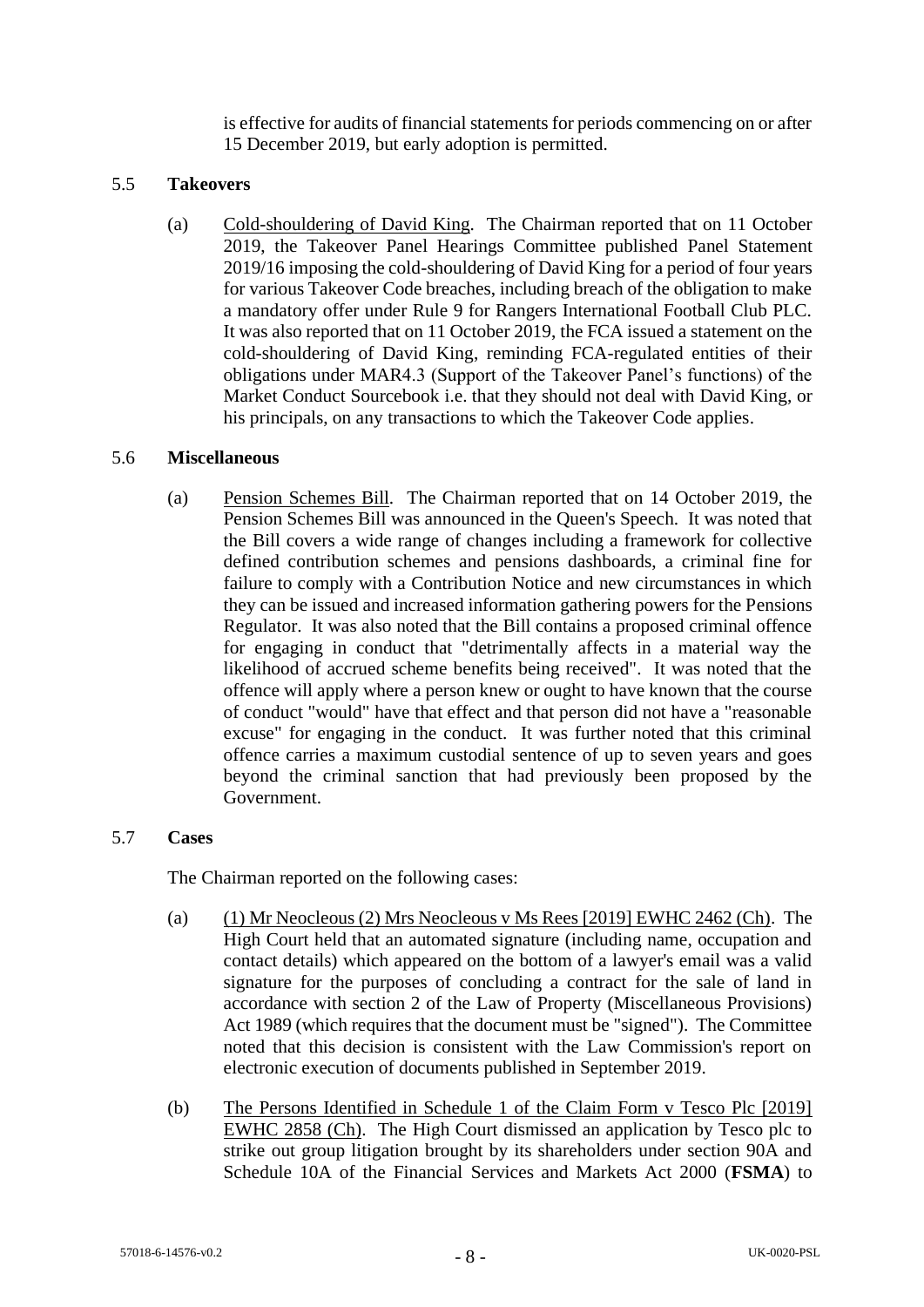recover losses in respect of their investment decisions in relation to Tesco shares which they made in alleged reliance on information published by Tesco and falling within Schedule 10A FSMA. Contrary to assertions made by Tesco that none of the claimants in a custody chain with more than one intermediary is a person to whom Tesco could be liable under the relevant FSMA provisions, the court found that: (i) the rights of persons holding intermediated securities through CREST, such as the claimants, comprise an "interest in securities" such as to confer standing to sue under section 90A FSMA for compensation in respect of any untrue or misleading statement or omission in Tesco's published information if they can show that they did "acquire, continue to hold or dispose" of the securities in question in reliance upon that statement or omission; and (ii) any process whereby, in a transaction(s) on CREST, the ultimate beneficial ownership of securities that are (with the consent of the issuer) admitted to trading on a securities market in accordance with paragraph 1 of Schedule 10A FSMA, comes to be vested in or ceases to be vested in a person, constitutes "the acquisition or disposal of any interest in securities" for the purposes of Schedule 10A. The judge did however recognise that such claims must be limited only to investors with proprietary interests in the security, not simply economic interests (i.e. contractual or personal rights), so as not to expose issuers to liability to an indeterminate class of claimants, whilst also ensuring that section 90A FSMA provides an effective mechanism for providing appropriate investor protection.

- (c) Singularis Holdings Ltd v Daiwa Capital Markets Europe Ltd [2019] UKSC 50. Pursuant to a claim brought by a corporate customer against a bank for breach of the *Quincecare* duty of care, the Supreme Court considered whether the fraud of one of the company's directors, who was the sole shareholder of the company and the "dominant influence over the company's affairs", should be attributed to the company. The Supreme Court noted that the starting point is that a company has separate legal personality and that the acts of human beings through which it must act are only treated as the acts of the company in circumstances specified by its constitution, or the ordinary rules of agency and vicarious liability, or other particular rules of law. It agreed with the High Court that "the answer to any question whether to attribute the knowledge of a fraudulent director to the company is always to be found in consideration of the context and purpose for which the attribution is relevant". The Supreme Court held that the shareholder director's fraud should not be attributed to the company for the purposes of the *Quincecare* claim – if it was, there would be no *Quincecare* duty of care, which would in the Supreme Court's opinion be a retrograde step.
- (d) UTB LLC v Sheffield United Limited [2019] EWHC 2322 (Ch). The High Court had to consider, amongst other things, whether a duty of good faith should be implied into a shareholders' agreement because it was a "relational" contract. The judge considered that it was wrong to start by asking whether the agreement was a "relational" contract and from that conclude that there was a duty of good faith. Instead, the court should ask whether, applying normal principles for implying terms into contracts, there was an implied duty of good faith. The High Court held, in this case, that there was no implied duty of good faith  $-$  it was a professionally drafted contract that included certain express obligations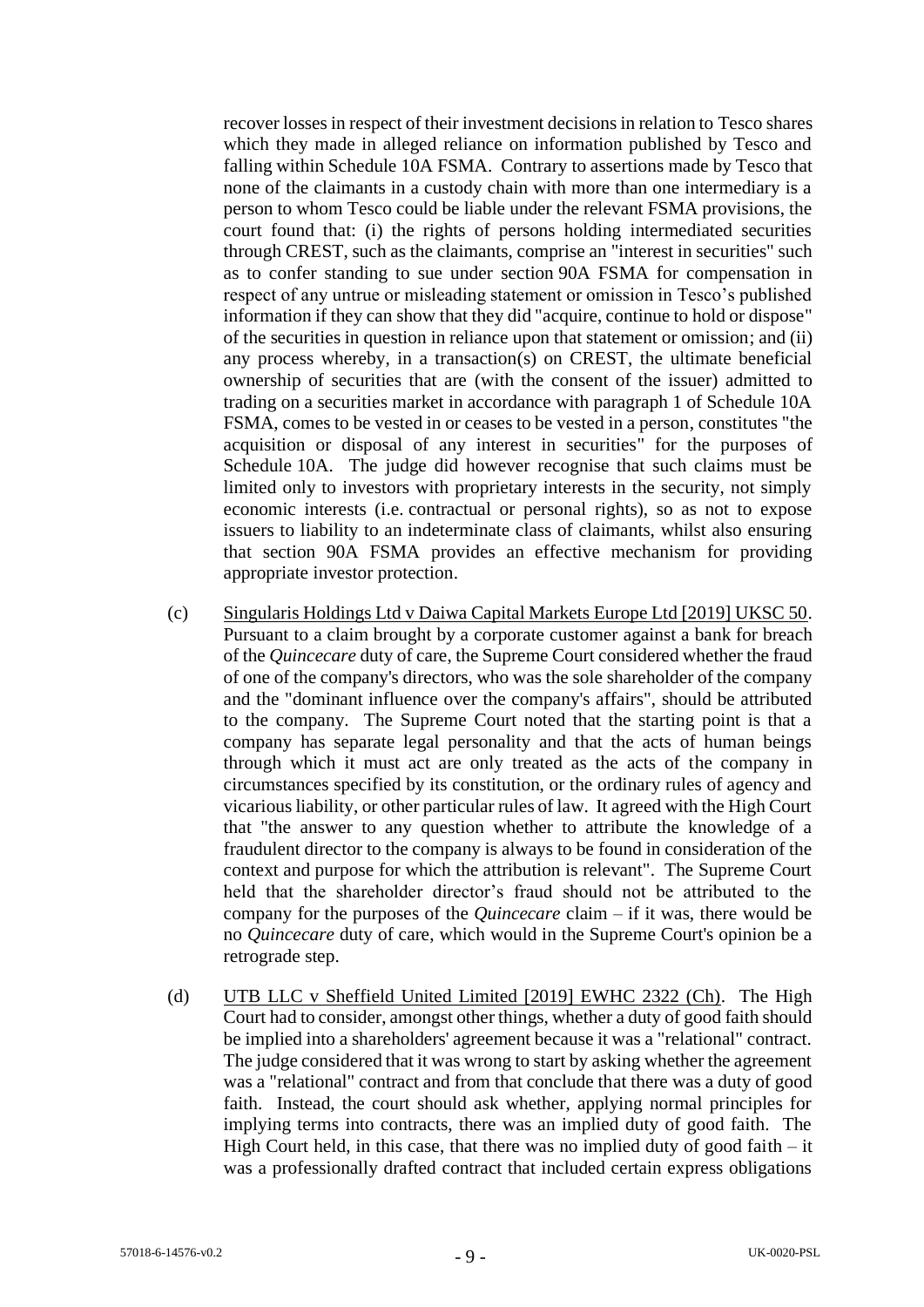of good faith, which made it hard to imply a general duty. In addition, the court held that it did not make sense for a duty of good faith to apply to "Russian Roulette" provisions as the parties at that time would have conflicting interests.

- (e) Grupo Mexico SAB de CV v The Registrar of Companies for England and Wales [2019] EWCA Civ 1673. The Court of Appeal had to consider whether the court had jurisdiction to order rectification of the register at Companies House in respect of an LLP under section 1096 CA 2006 (as it applies to LLPs). In particular, the Court of Appeal had to consider whether the presence on the register at Companies House of the LLP's status as "active" had caused, or may cause, damage to the LLP pursuant to section 1096(3) CA 2006 (as it applies to LLPs). This is because, pursuant to that section, the court cannot make an order to remove material from the register whose registration has had legal consequences as regards the LLP's dissolution unless the court is satisfied that the presence of the material on the register has, or may cause, damage to the LLP and that the LLP's interest in removing the material outweighs any interest of other persons in the material continuing to appear – the latter being a balancing test that the court needs to consider.
- (f) The Secretary of State for Business, Energy and Industrial Strategy v Kevin William Eagling [2019] EWHC 2806 (Ch). The High Court made the first ever compensation order under the compensation order regime (which took effect from 1 October 2015 pursuant to sections 15A and 15B of the Company Directors Disqualification Act 1986) against a defendant director of Noble Vintners Limited for misappropriating £559,484 from Noble Vintners which was in creditors' voluntary liquidation. The compensation order was for £559,484 divided in accordance with the divisions suggested by the Secretary of State for BEIS i.e. £460,067.37 payable to 28 creditors at whose direct expense the director had benefited himself and £99,416.63 payable as a contribution to the assets of Noble Vintners. The case provides helpful guidance on the interpretation, scope and operation of the compensation order regime (which is distinct and separate from, but interacts with, the insolvency regime and provides a new cause of action for creditors to be compensated by the directors directly instead of having to prove any loss to the company).
- (g) John Michael Sharp (and the other Claimants listed in the GLO Register) v (1) Sir Maurice Victor Blank (2) John Eric Daniels (3) Timothy Tookey (4) Helen Weir (5) George Truett Tate (6) Lloyds Banking Group plc [2019] EWHC 3096 (Ch). The High Court had to consider allegations made by a group of Lloyds shareholders (or former shareholders) who sought to make five former directors of Lloyds personally liable to pay some £385 million to that group for alleged carelessness or breach of fiduciary duty. The two key claims were broadly: (i) the Lloyds directors should not have recommended the acquisition of HBOS plc by Lloyds TSB Group plc because it represented a dangerous and value destroying strategy which involved unacceptably risky decisions; and (ii) the Lloyds directors should have provided further information about Lloyds and HBOS, in particular about a funding crisis faced by HBOS and the related vulnerability of HBOS's assets. The High Court found that there had been two disclosure breaches, however, it held that the claimants had not proven that